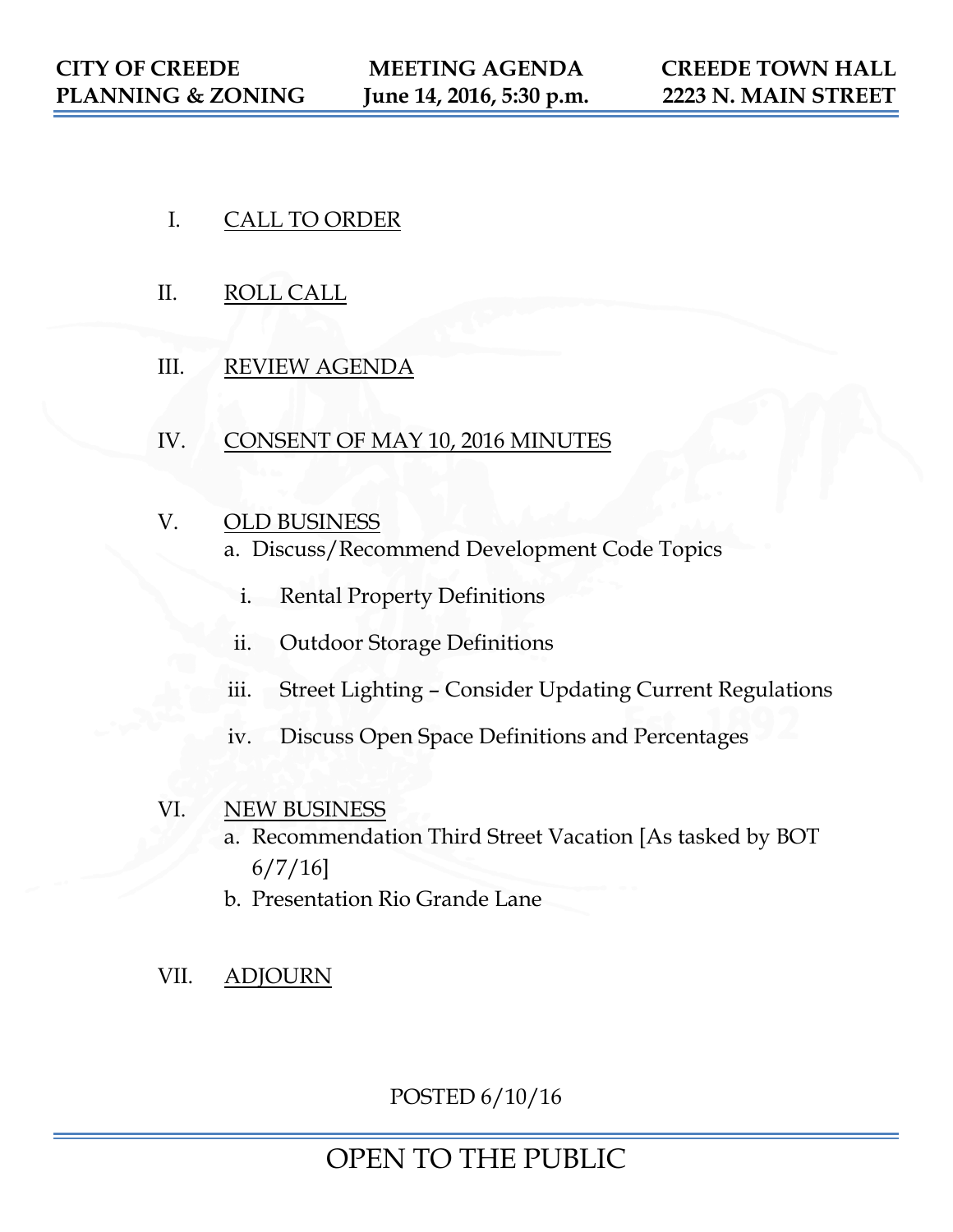# **PLANNING & ZONING COMMISSION CITY OF CREEDE, COLORADO – A TOWN May 10, 2016**

# REGULAR MEETING

The Planning and Zoning Commission of the City of Creede – a Town, County of Mineral, State of Colorado, met in the Creede Town Hall at the hour of 5:32 p.m. There being present at the call of the roll the following persons:

| <b>COMMISSIONERS PRESENT:</b> | Ed Vita, Frank Freer, Jeffrey Larson, Lauri Jordan |
|-------------------------------|----------------------------------------------------|
| <b>COMMISSIONERS ABSENT:</b>  | Rex Sheppard                                       |

Commission Chair Jordan, presiding, declared a quorum present: Those members of staff also present were as follows: Clyde Dooley, Town Manager

# AGENDA

Commissioner Vita added a discussion of disc golf. Commissioner Freer moved and Commissioner Larson seconded to approve the agenda as amended. The vote was unanimous. Commission Chair Jordan declared the motion carried.

# CONSENT OF MARCH 8, 2016 & APRIL 12, 2016 MINUTES

 Commissioner Vita moved and Commissioner Freer seconded to approve the March 8, 2016 Minutes as presented. Two attendance corrections were made to the April 12, 2016 minutes. The vote was unanimous. Commission Chair Jordan declared the motion carried. Commissioner Freer moved and Commissioner Vita seconded to approve the April 12, 2016 minutes. The vote was unanimous. Commission Chair Jordan declared the motion carried.

# NEW BUSINESS

# PRESENTATION 3RD STREET VACATION SCHEDULE

Dooley discussed an application that he anticipated for vacating 3rd street. He promised more information once the application was received.

# DISC GOLF

 Commissioner Vita presented information on a disc golf course. He was directed to contact Guinevere Nelson with LWCRCo to get more information.

# ADJOURN

There being no further business to come before the Planning and Zoning Commission at this time, Commissioner Larson moved and Commissioner Freer seconded that the meeting be adjourned at 5:46 p.m. The vote was unanimous. Commission Chair Jordan declared the motion carried.

Respectfully submitted:

/*Randi Snead/* Randi Snead, City Clerk/Treasurer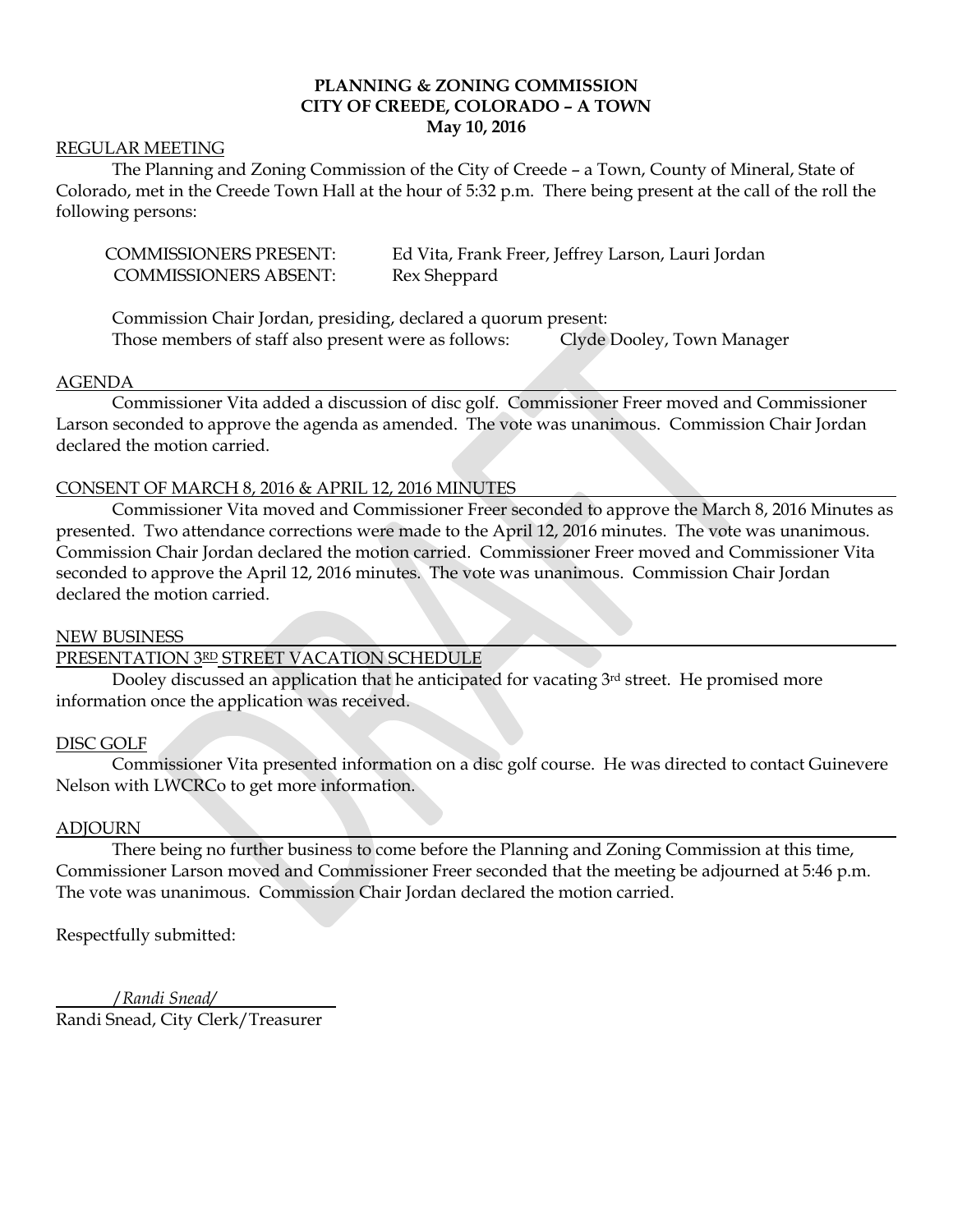105 / 4 500 / 1:15

# **SCHOOL PROPERTY NOTES** Lots 1,2 BIKIH

TO: FROM: SUBJECT: DATE:

Mayor and Board of Trustees Clyde Dooley Missing pieces January 15, 2015

I started doing a little research on the school property in the Spring of 2014 when I learned there may be some gaps in the schools property titles.

Things got started here when title to this land from the United States to the State of Colorado, passed by virtue of Sec. 7, Act of Congress, approved March 3, 1875, known as the "Enabling Act, by which Colorado was admitted to the Union. Sections 16 and 36 in each Township were given to the State of Colorado, for the use and benefit of common schools. However, according to Abstract No. 573, no record of this transaction appeared in the office of the County Clerk and Recorder of Rio Grande County.

Mineral County wasn't established until 1893 so things before then were either recorded in Rio Grande County, Hinsdale County, or Saquache County. So to say the least, there was and still is confusion concerning boundaries and ownership in the Creede area. Especially townships 42 North and 42 South, Range 1 West and Range 1 East because the surveys were suspended by the Federal Government due to varying degrees of fraud and inaccuracy. [Clyde confirm this with Keith]

The current main school building was built in 1948-49. On March 3, 1947, the school petitioned the city to close Third and Fourth Streets east of La Garita, but no action was taken. Around that time the minutes also read that there were multiple meetings held in adjourned session. The next note about the school was Sept. 11, 1948 where closing La Garita between Second and Third was approved by the city. I'm assuming this was for construction.

The school was built with the playground in East Third Street and the center of the school occupied the alley in Block 14. It's been that way ever since.

In 1972 when the Newton Gym was built, the city vacated Fourth Street east of La Garita. In 1981 the city altered the use of the north twenty (20) foot of Fifth Street east of La Garita when they declared the tennis courts as "Wyley Park". The school owned(s) the lots where the majority of the tennis courts were built.

I'm currently checking on some lease patents from the State Land Board for the lots in Block 14, but feel comfortable saying the evidence I've found so far supports the overall intent of the city cooperating with the school every step of the way. It's unfortunate we don't have documents vacating Third Street east of La Garita or the alley in Block 14, but it's obvious to me that everybody knew what was going on and nobody objected.

I think a survey and quiet title are the best actions for the school to pursue. The city needs to officially vacate Third St. east of La Garita and the alley in Block 14. The survey is done. The due process of a quiet title may interfere with some of the schools obligations with their BEST grant and suggest we ask our attorneys if there is any kind of disclaimer of interest document that could be executed to satisfy the schools schedule while the city pursues the vacation and conveyance of Third Street east of La Garita and the alley in Block 14?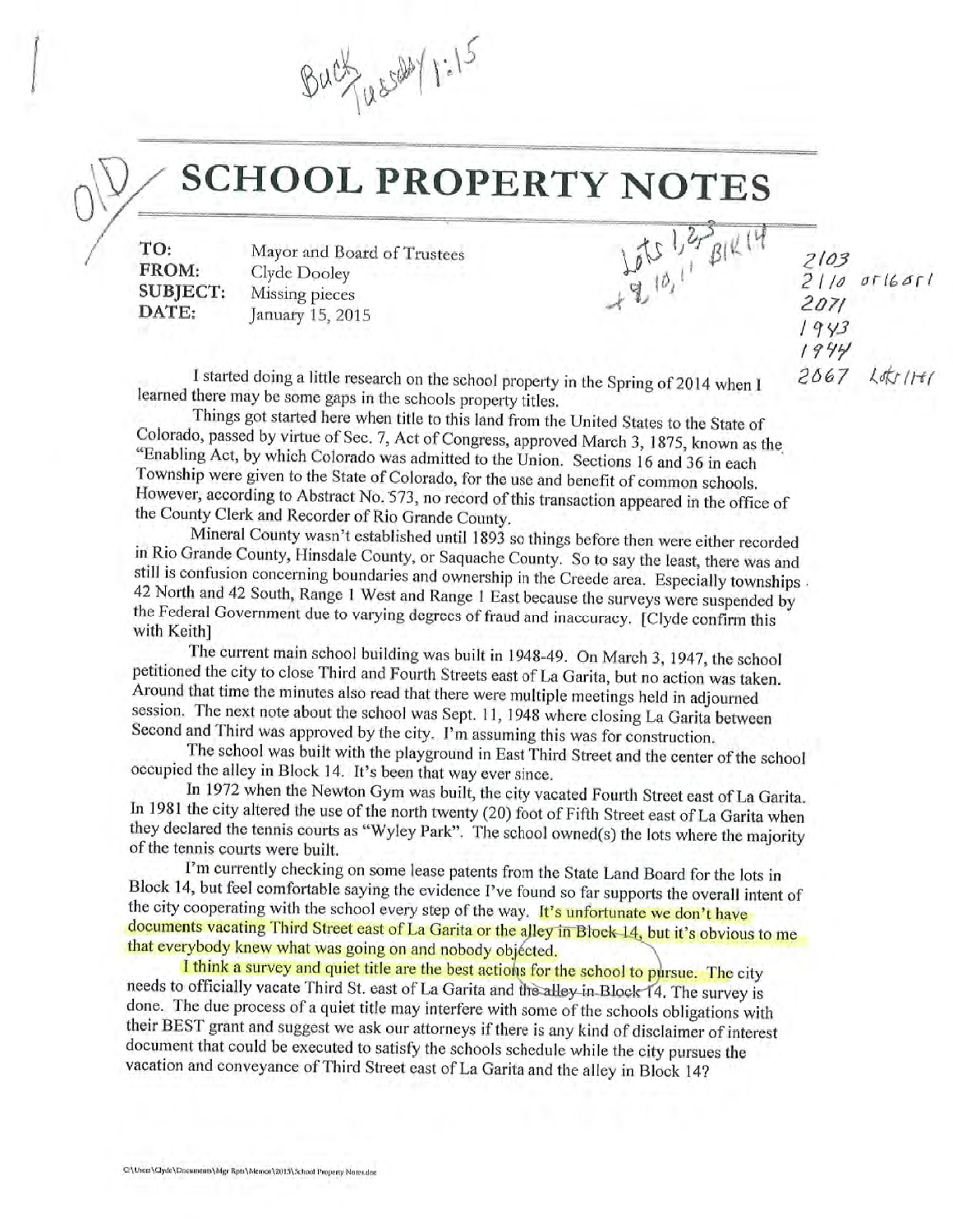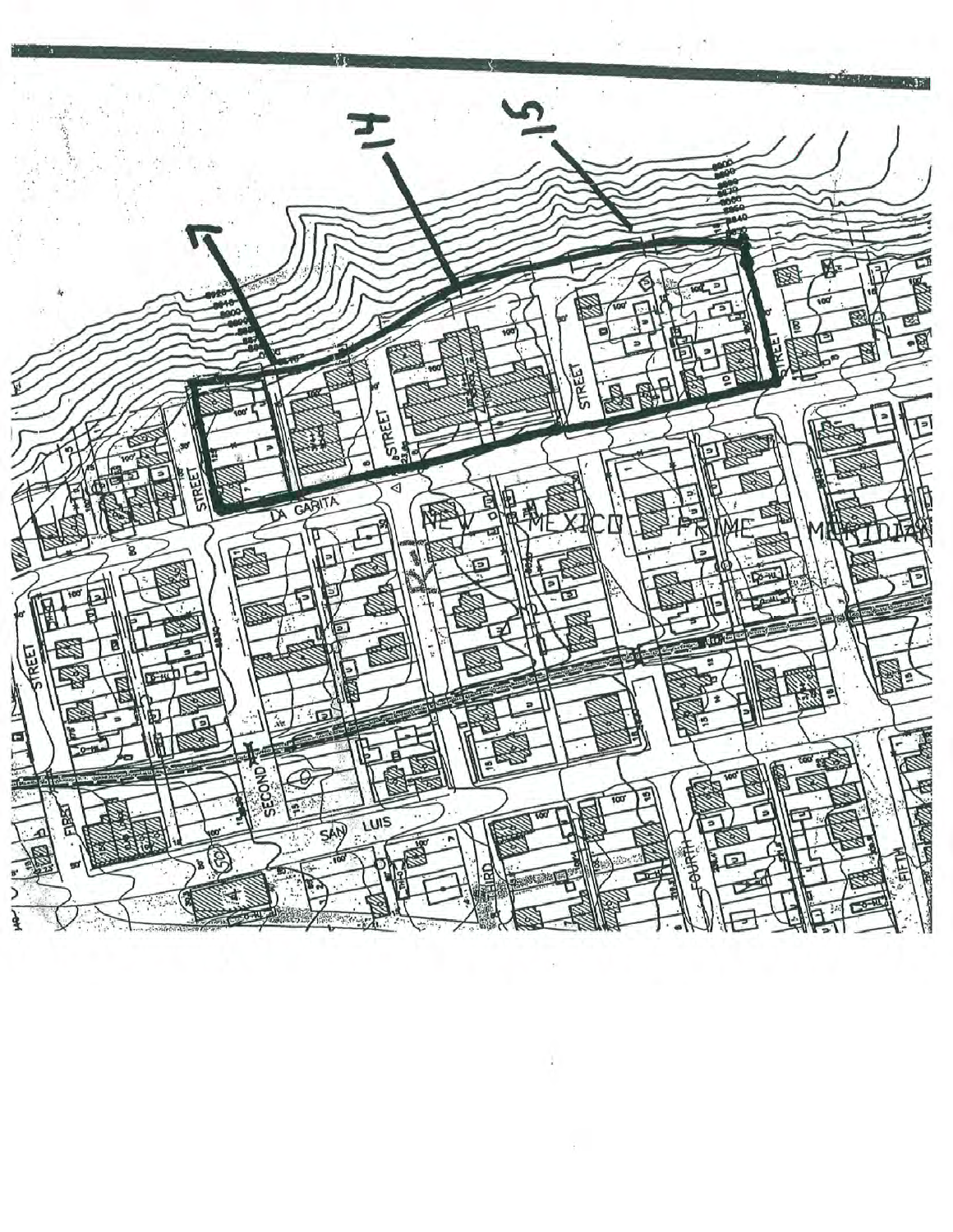